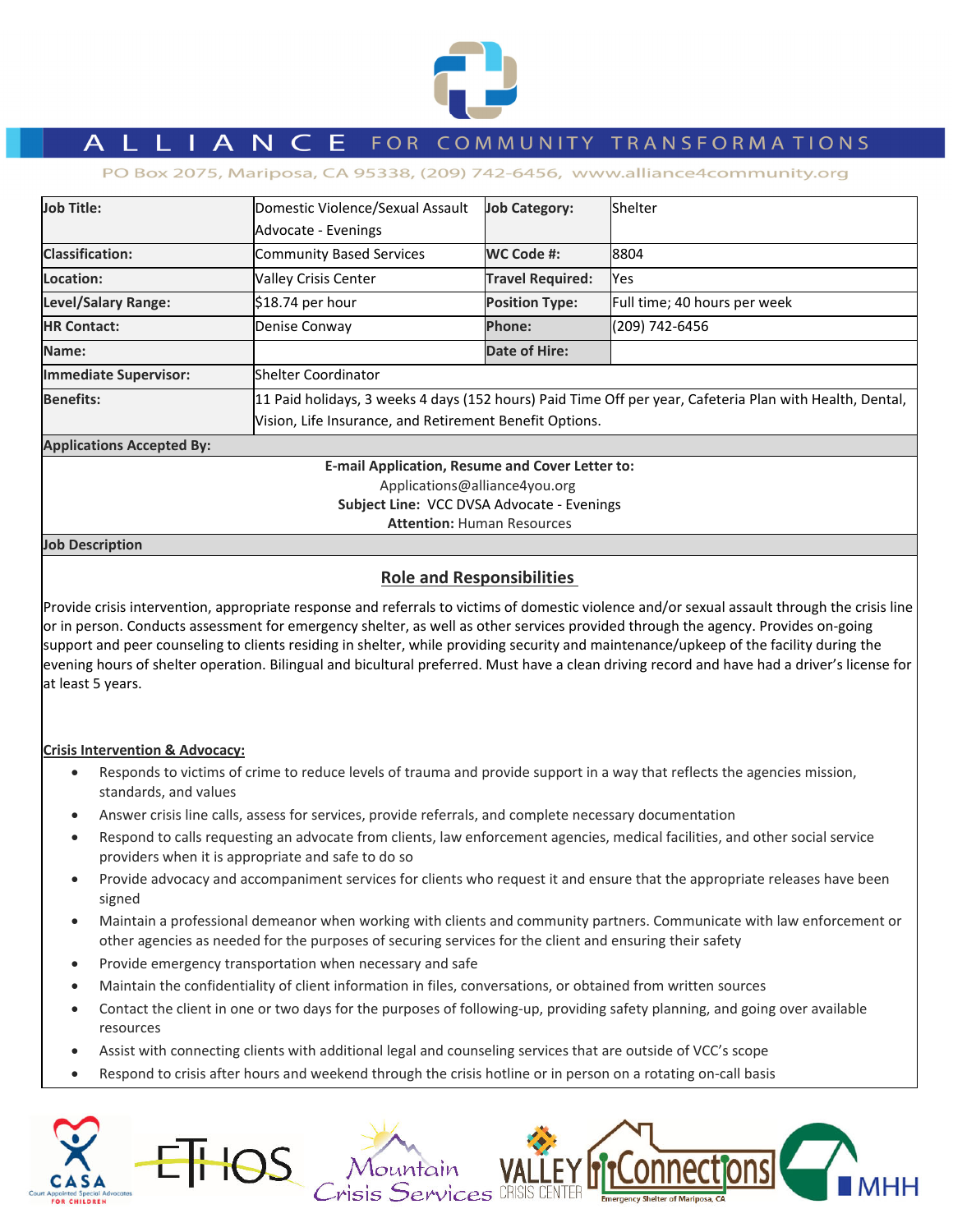

# L L I A N C E FOR COMMUNITY TRANSFORMATIONS

PO Box 2075, Mariposa, CA 95338, (209) 742-6456, www.alliance4community.org

# **Shelter Duties:**

- Complete safe house intake, assessments and new resident orientations, as well as prepare rooms for incoming residents in coordination with and at the direction of the Program Coordinator when needed
- Ensure the safety of the shelter buildings and residents through patrol of the property at regularly scheduled intervals and before the end of the shift
- Investigate all unusual sounds, disturbances, and intrusions
- Calls law enforcement as necessary
- Check in with residents at shelter at curfew and as needed throughout the shift
- Provide transportation to shelter clients when it is necessary for the purposes of ensuring their safety or providing advocacy
- Report any client issues or unusual incidences to shelter coordinator or services coordinator
- Complete house chores/tasks and light maintenance as assigned during shift. Shelter coordinator or services coordinator will be responsible for delegation of these duties
- Enforce shelter guidelines/rules
- Assist shelter coordinator or community resource specialist with conducting orientation of new clients entering the shelter
- Facilitates house meetings and/or group counseling sessions at request of the shelter coordinator or services coordinator
- Relay information about client issues and occurrences during the night to morning staff through written documentation and verbally if possible
- Complete all required documentation
- Facilitates activities for the children residing at the shelter and provide some emergency child care when needed

## **Community Outreach:**

 Assist throughout the year with agency awareness events, community education activities and fund raising efforts as directed by program director

#### **General Duties:**

- Participate in staff meetings during regularly schedules work time or requested by supervisor
- Adhere to agency values and mission statement
- Keep current on available resources to clients
- Represents agency in community in a professional and competent manner
- Other duties as assigned within scope of job classification

# **Qualifications and Education Requirements**

#### **Knowledge of:**

- Domestic violence and sexual assault
- Crisis intervention and counseling techniques

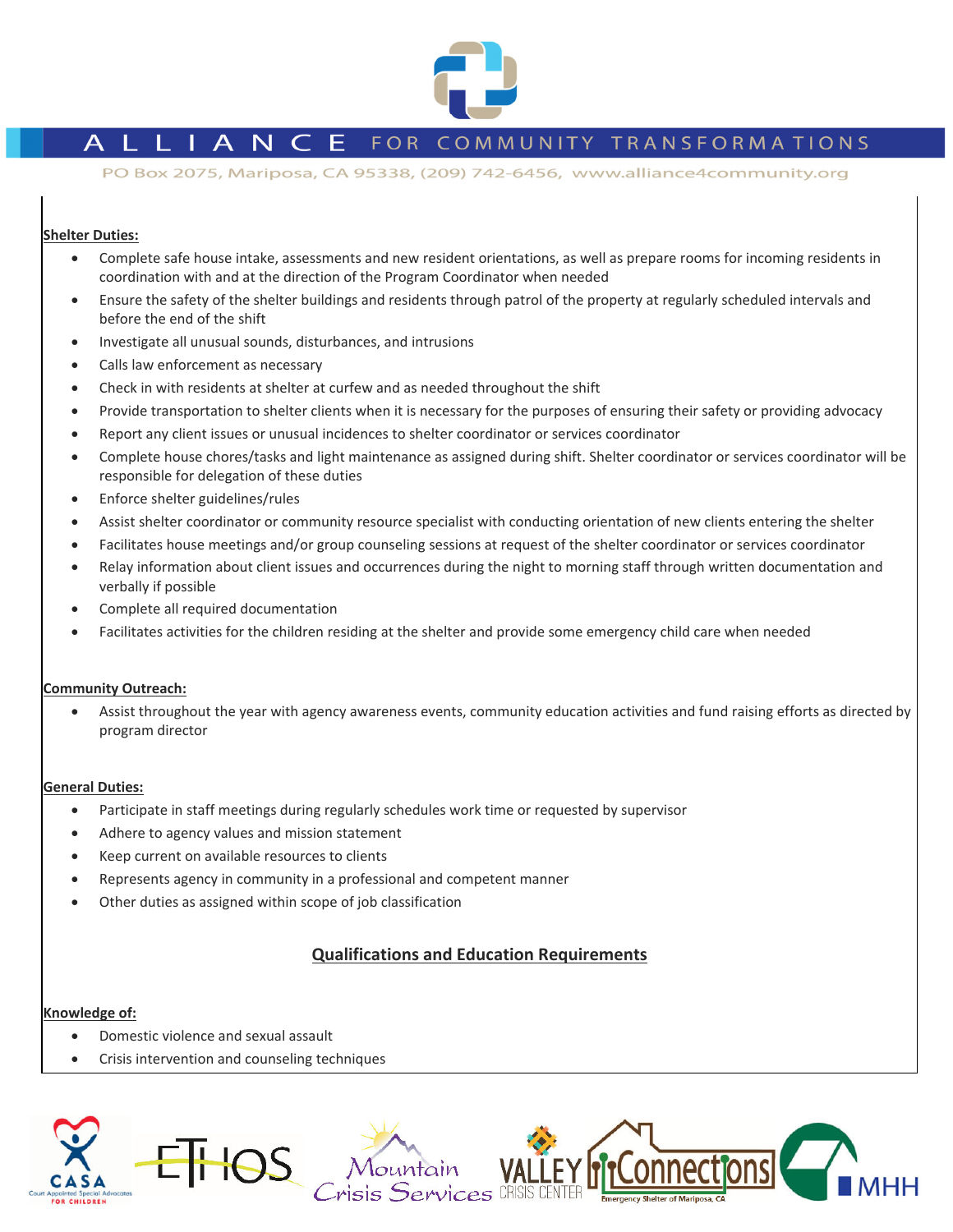

# L I A N C E FOR COMMUNITY TRANSFORMATIONS

PO Box 2075, Mariposa, CA 95338, (209) 742-6456, www.alliance4community.org

Skills and knowledge of multiple computer applications (Excel, Word, Publisher, etc.)

### **Ability to:**

- Communicate effectively orally and in writing
- Communicate and deal effectively with individuals and groups in stressful situations
- Work effectively under conditions of limited supervision, high stress, and rapidly changing situations and circumstances
- Effectively communicate with individuals of various socioeconomic and cultural backgrounds
- Help clients resolve conflict

## **Education/Experience:**

- High school diploma/GED preferred
- One year experience in social services settings, preferably working as an employee or volunteer in providing oversight to a diverse group of individuals
- Complete 40 hours domestic violence and 40 hours sexual assault counselor training upon hire
- Complete first aid/CPR certification upon hire

#### **Physical Requirements:**

- Facility to sit at a desk, conference table, or in meeting rooms of various configurations for extended amounts of time
- Facility to see, read, and understand instructional material, rules, and policies and other printed material
- Facility to hear and understand speech at normal room levels, and to hear and understand speech on the phone
- Physical agility to lift and carry up to 25 pounds, and to bend, stoop, walk, and reach overhead
- Physical agility to push/pull, squat, twist, and turn
- Mental acuity to perform the essential functions of this position in an accurate, neat, timely fashion; to make good judgments and decisions, and to evaluate the results of those decisions
- Facility to drive a vehicle

## **Note:**

This list of essential functions and physical requirements is not exhaustive and may be supplemented as necessary in accordance with the requirements of the job. Alliance for Community Transformations adheres to the provisions of ADA regarding reasonable accommodation *procedures.* 

# **Additional Requirements:**

- Must complete finger printing and background check upon hire, at Alliance expense. Failure to pass fingerprint clearance or background may result in withdrawal of job appointment
- Must have reliable transportation, a valid driver's license, and DMV clearance
- The Alliance requires all new hires to be fully vaccinated against COVID‐19 (including a booster). Potential new hires may make a request for a medical or religious exemption. If an exemption request is deemed valid and is granted, we will consider whether or not a reasonable accommodation exists that would allow the individual to perform the essential functions of the job.

Alliance for Community Transformations Values: Confidentiality, Safety, Equality, Respect, Empowerment, Personal & Professional Responsibility, Social Change Through Education & Advocacy and Sustaining Ourselves & Our Communities.